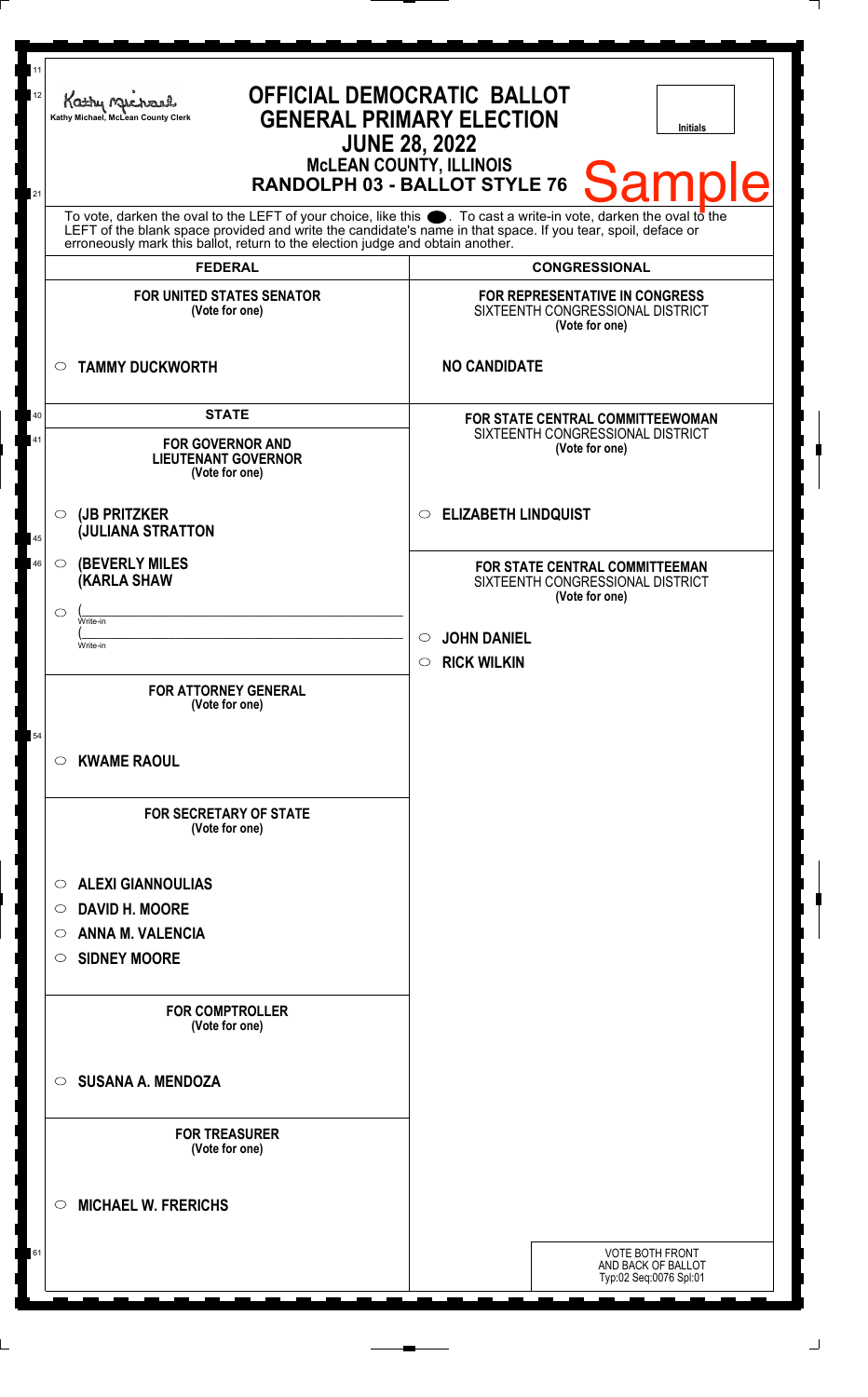| <b>OFFICIAL DEMOCRATIC BALLOT - GENERAL PRIMARY ELECTION - JUNE 28, 2022</b>                                                       |                                                                                                                                                                                                                                                                                                                                         |  |
|------------------------------------------------------------------------------------------------------------------------------------|-----------------------------------------------------------------------------------------------------------------------------------------------------------------------------------------------------------------------------------------------------------------------------------------------------------------------------------------|--|
| <b>LEGISLATIVE</b>                                                                                                                 | <b>JUDICIAL</b>                                                                                                                                                                                                                                                                                                                         |  |
| <b>FOR STATE SENATOR</b><br>FORTY-FOURTH LEGISLATIVE DISTRICT<br>(Vote for one)                                                    | FOR JUDGE OF THE CIRCUIT COURT<br>ELEVENTH JUDICIAL CIRCUIT<br>(To fill the vacancy of the Hon. Paul G. Lawrence)<br>(Vote for one)                                                                                                                                                                                                     |  |
| <b>NO CANDIDATE</b>                                                                                                                | <b>NO CANDIDATE</b>                                                                                                                                                                                                                                                                                                                     |  |
| <b>REPRESENTATIVE</b>                                                                                                              |                                                                                                                                                                                                                                                                                                                                         |  |
| <b>FOR REPRESENTATIVE</b><br>IN THE GENERAL ASSEMBLY<br>EIGHTY-EIGHTH REPRESENTATIVE DISTRICT<br>(Vote for one)                    | <b>PRECINCT</b><br>FOR PRECINCT COMMITTEEPERSON<br>RANDOLPH 03<br>(Vote for one)                                                                                                                                                                                                                                                        |  |
| <b>NO CANDIDATE</b>                                                                                                                | <b>NO CANDIDATE</b>                                                                                                                                                                                                                                                                                                                     |  |
| <b>COUNTY</b>                                                                                                                      | <b>PUBLIC QUESTION(S)</b>                                                                                                                                                                                                                                                                                                               |  |
| <b>FOR COUNTY CLERK</b><br>(Vote for one)                                                                                          | <b>RANDOLPH TOWNSHIP</b><br><b>FIRE PROTECTION DISTRICT</b>                                                                                                                                                                                                                                                                             |  |
| $\circ$ LAURA McBURNEY                                                                                                             | Shall the Randolph Township Fire Protection District levy a<br>special tax at a rate not to exceed .10% of the value of all<br>taxable property within the district as equalized or<br>assessed by the Department of Revenue for the purpose of<br>providing funds to pay for the costs of emergency and<br>rescue crews and equipment? |  |
| <b>FOR COUNTY TREASURER</b><br>(Vote for one)                                                                                      | $\circ$ YES<br>$\circ$ NO                                                                                                                                                                                                                                                                                                               |  |
| <b>NO CANDIDATE</b>                                                                                                                |                                                                                                                                                                                                                                                                                                                                         |  |
| <b>FOR COUNTY SHERIFF</b><br>(Vote for one)                                                                                        |                                                                                                                                                                                                                                                                                                                                         |  |
| <b>NO CANDIDATE</b>                                                                                                                |                                                                                                                                                                                                                                                                                                                                         |  |
| <b>REGIONAL OFFICE</b><br>OF EDUCATION                                                                                             |                                                                                                                                                                                                                                                                                                                                         |  |
| FOR REGIONAL SUPERINTENDENT OF SCHOOLS<br>(DeWITT, LIVINGSTON, LOGAN AND McLEAN COUNTIES)<br>(Vote for one)                        |                                                                                                                                                                                                                                                                                                                                         |  |
| <b>NO CANDIDATE</b>                                                                                                                |                                                                                                                                                                                                                                                                                                                                         |  |
| <b>COUNTY BOARD</b>                                                                                                                |                                                                                                                                                                                                                                                                                                                                         |  |
| <b>FOR COUNTY BOARD MEMBER</b><br><b>COUNTY BOARD DISTRICT 2</b><br>(Vote for not more than two)                                   |                                                                                                                                                                                                                                                                                                                                         |  |
| <b>NO CANDIDATE</b>                                                                                                                |                                                                                                                                                                                                                                                                                                                                         |  |
| <b>JUDICIAL</b>                                                                                                                    |                                                                                                                                                                                                                                                                                                                                         |  |
| FOR JUDGE OF THE CIRCUIT COURT<br>ELEVENTH JUDICIAL CIRCUIT<br>(To fill the vacancy of the Hon. Scott Drazewski)<br>(Vote for one) | YOU HAVE NOW<br><b>COMPLETED VOTING</b>                                                                                                                                                                                                                                                                                                 |  |
| <b>NO CANDIDATE</b>                                                                                                                | <b>VOTE BOTH FRONT</b><br>AND BACK OF BALLOT<br>Typ:02 Seq:0076 Spl:01                                                                                                                                                                                                                                                                  |  |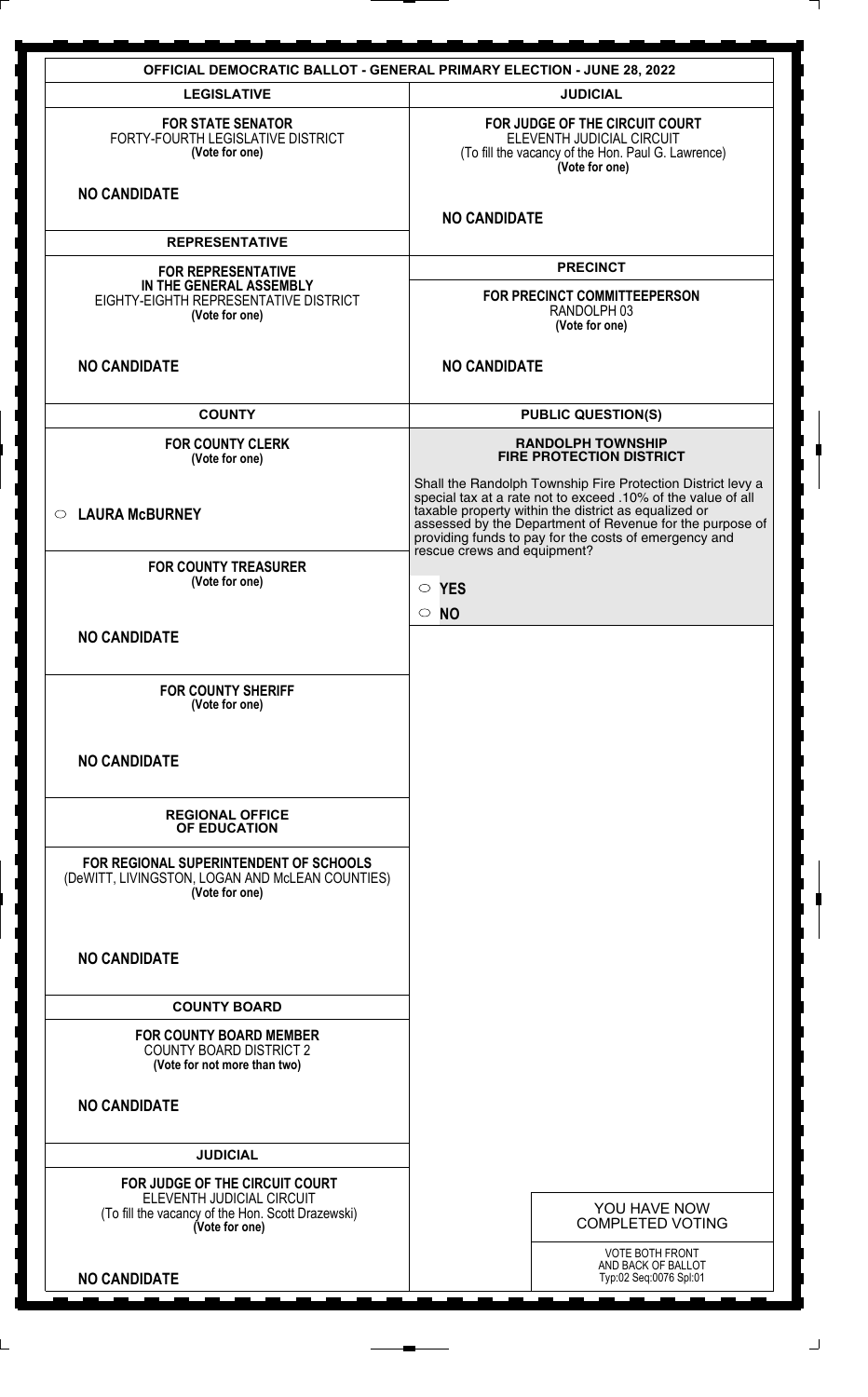| 11<br>12<br>21 | <b>OFFICIAL DEMOCRATIC BALLOT</b><br>Kathy Michael<br><b>GENERAL PRIMARY ELECTION</b><br>Kathy Michael, McLean County Clerk<br><b>Initials</b><br><b>JUNE 28, 2022</b><br><b>McLEAN COUNTY, ILLINOIS</b><br><b>Sample</b><br>RANDOLPH 03 - BALLOT STYLE 77                                                             |                                                                                             |  |
|----------------|------------------------------------------------------------------------------------------------------------------------------------------------------------------------------------------------------------------------------------------------------------------------------------------------------------------------|---------------------------------------------------------------------------------------------|--|
|                | To vote, darken the oval to the LEFT of your choice, like this $\bullet$ . To cast a write-in vote, darken the oval to the LEFT of the blank space provided and write the candidate's name in that space. If you tear, spoil, deface<br>erroneously mark this ballot, return to the election judge and obtain another. |                                                                                             |  |
|                | <b>FEDERAL</b>                                                                                                                                                                                                                                                                                                         | <b>CONGRESSIONAL</b>                                                                        |  |
|                | <b>FOR UNITED STATES SENATOR</b><br>(Vote for one)                                                                                                                                                                                                                                                                     | FOR REPRESENTATIVE IN CONGRESS<br>SIXTEENTH CONGRESSIONAL DISTRICT<br>(Vote for one)        |  |
|                | <b>TAMMY DUCKWORTH</b><br>$\circ$                                                                                                                                                                                                                                                                                      | <b>NO CANDIDATE</b>                                                                         |  |
| 40<br>41       | <b>STATE</b><br><b>FOR GOVERNOR AND</b><br><b>LIEUTENANT GOVERNOR</b><br>(Vote for one)                                                                                                                                                                                                                                | FOR STATE CENTRAL COMMITTEEWOMAN<br>SIXTEENTH CONGRESSIONAL DISTRICT<br>(Vote for one)      |  |
| 45             | (JB PRITZKER<br>$\circ$<br><b>JULIANA STRATTON</b>                                                                                                                                                                                                                                                                     | <b>ELIZABETH LINDQUIST</b><br>$\circ$                                                       |  |
| 47             | <b>(BEVERLY MILES</b><br>$\circ$<br><b>(KARLA SHAW</b>                                                                                                                                                                                                                                                                 | <b>FOR STATE CENTRAL COMMITTEEMAN</b><br>SIXTEENTH CONGRESSIONAL DISTRICT<br>(Vote for one) |  |
|                | $\circ$<br>Write-in                                                                                                                                                                                                                                                                                                    |                                                                                             |  |
|                | Write-in                                                                                                                                                                                                                                                                                                               | $\circ$ JOHN DANIEL                                                                         |  |
| 51             | <b>FOR ATTORNEY GENERAL</b><br>(Vote for one)                                                                                                                                                                                                                                                                          | <b>RICK WILKIN</b><br>$\circ$                                                               |  |
|                | <b>KWAME RAOUL</b><br>$\circ$                                                                                                                                                                                                                                                                                          |                                                                                             |  |
|                | <b>FOR SECRETARY OF STATE</b><br>(Vote for one)                                                                                                                                                                                                                                                                        |                                                                                             |  |
|                | <b>ALEXI GIANNOULIAS</b><br>$\circ$                                                                                                                                                                                                                                                                                    |                                                                                             |  |
|                | <b>DAVID H. MOORE</b><br>$\circ$                                                                                                                                                                                                                                                                                       |                                                                                             |  |
|                | <b>ANNA M. VALENCIA</b><br>O                                                                                                                                                                                                                                                                                           |                                                                                             |  |
|                | <b>SIDNEY MOORE</b><br>$\circ$                                                                                                                                                                                                                                                                                         |                                                                                             |  |
|                | <b>FOR COMPTROLLER</b><br>(Vote for one)                                                                                                                                                                                                                                                                               |                                                                                             |  |
|                | <b>SUSANA A. MENDOZA</b><br>$\circ$                                                                                                                                                                                                                                                                                    |                                                                                             |  |
|                | <b>FOR TREASURER</b><br>(Vote for one)                                                                                                                                                                                                                                                                                 |                                                                                             |  |
|                | <b>MICHAEL W. FRERICHS</b><br>$\circ$                                                                                                                                                                                                                                                                                  |                                                                                             |  |
| 61             |                                                                                                                                                                                                                                                                                                                        | <b>VOTE BOTH FRONT</b><br>AND BACK OF BALLOT<br>Typ:02 Seq:0077 Spl:01                      |  |
|                |                                                                                                                                                                                                                                                                                                                        |                                                                                             |  |